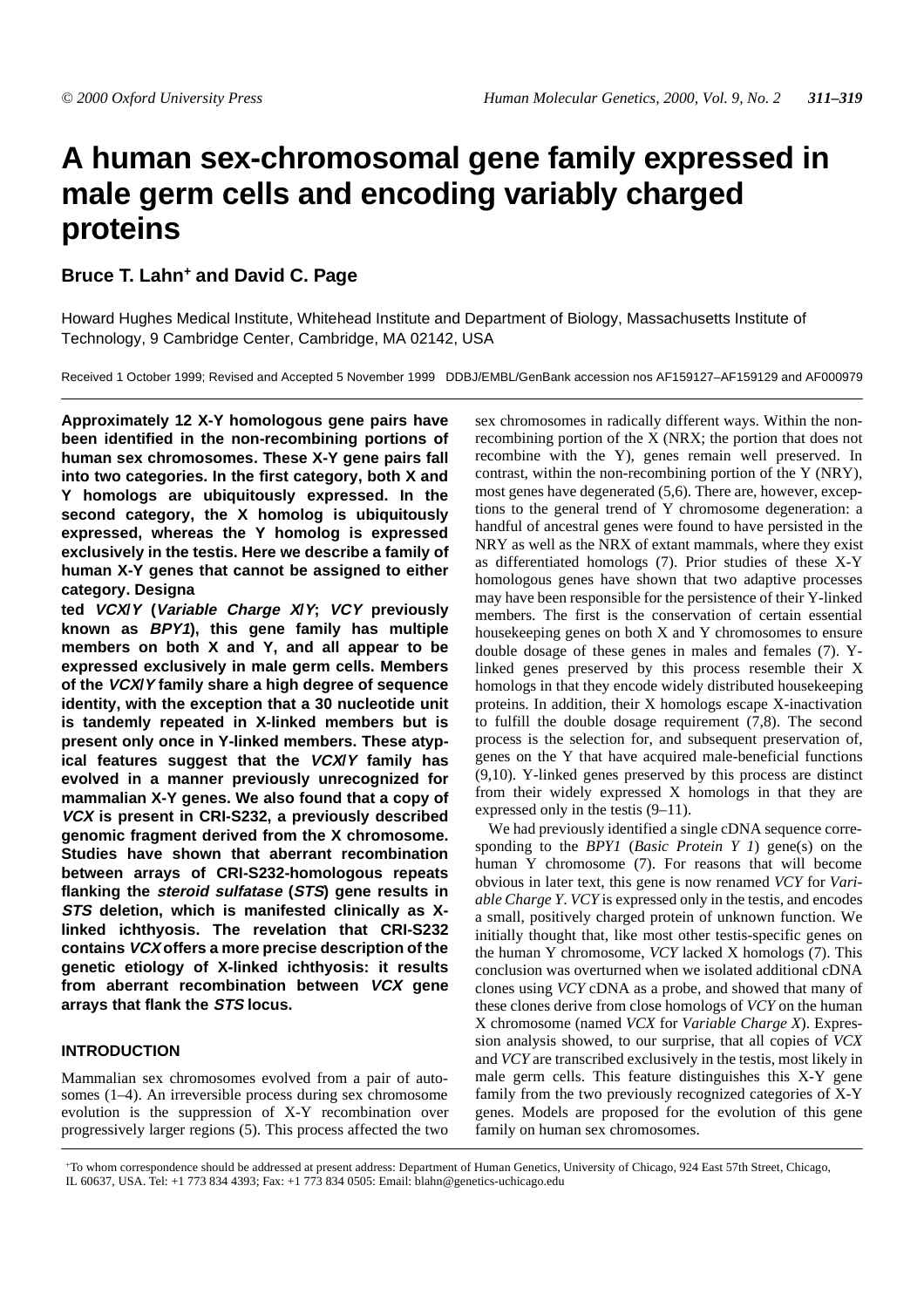<span id="page-1-0"></span>

|                                   |            | Taal<br>CGTTGCGAGACGTTGAGCTGCGGAAG                                                                                     |
|-----------------------------------|------------|------------------------------------------------------------------------------------------------------------------------|
|                                   |            |                                                                                                                        |
|                                   |            | GGAGAGGGGTATACACAGGGAGGCCAGGCAGCCTGGAGTTAGTCGAC                                                                        |
|                                   |            | VCX/Y forward<br>VCX forward                                                                                           |
| $VCX-10r$<br>$VCX-8r$<br>$VCX-2r$ | 1.         | XTGAGTCCAAAGCCGAGAGCCTCGGGACCTCCGGCCAAGGCCACGGAGGCAAGGGAAAGAGGAAGTCCTCTCCTCAGCCGAGCCCAGTGACCCGAAGAAGA                  |
|                                   | 1          |                                                                                                                        |
| <b>VCY</b>                        | 1<br>1.    | www                                                                                                                    |
|                                   |            | <b>VCY</b> forward<br>Bal I<br>Intron                                                                                  |
| $VCX-10r$                         | 101        | $\overbrace{ \text{AGACTACCAAGGTGGCCAAGAAGGGAAAAGCAGTTCGTAGAGGGGAGAGAGAAGAAGGGGCTGGGAAAGATGGCGGCCGTGACGGCACCTGAGGC} }$ |
| $VCX-8r$                          | 101        |                                                                                                                        |
| $VCX-2r$<br><b>VCY</b>            | 101<br>101 | . G G G                                                                                                                |
|                                   |            |                                                                                                                        |
| $VCX-10r$                         | 201        |                                                                                                                        |
| $VCX-8r$                          | 201        |                                                                                                                        |
| $VCX-2r$                          | 201        |                                                                                                                        |
| <b>VCY</b>                        | 201        |                                                                                                                        |
|                                   |            | $\overline{2}$<br>Repeat 1                                                                                             |
| $VCX-10r$<br>$VCX-8r$             | 301<br>301 | CACGACCCCCCTGAGTCAGGAGGCCGAGCTGGAGGAACCACTGAGTCAGGAGGGGAGGTGGAAGACCACTGAGTCAGGAGACCAGGTGGAGGAACCAC                     |
| $VCX-2r$                          | 301        | . C                                                                                                                    |
| <b>VCY</b>                        | 301        | AG                                                                                                                     |
|                                   |            | 6<br>5                                                                                                                 |
| $VCX-10r$                         | 401        | TGAGTCAGGAGAGCGAGGTGGAAGAACCACTGAGTCAGGAGAGCCAGTGGAGGAACCACTGAGTCAGGAGAGCGAGGTGGAGCAACCACTGAGTCAGGA                    |
| $VCX-8r$<br>$VCX-2r$              | 401        | . G.                                                                                                                   |
| <b>VCY</b>                        |            |                                                                                                                        |
|                                   |            | 9<br>8                                                                                                                 |
| $VCX-10r$                         |            | 501 GAGCCAGGTGGAGGAACCACTGAGTCAGGAGAGCGAGATGGAAGAACCACTGAGTCAGGAGAGCCAGGTGGAGGAACCACCGAGTCAGGAGAGCGAGATG               |
| $VCX-8r$                          | 501        |                                                                                                                        |
| $VCX-2r$<br><b>VCY</b>            |            |                                                                                                                        |
|                                   |            | BgI II<br>VCX/Y reverse; VCX reverse ~                                                                                 |
| $VCX-10r$<br>$VCX-8r$             | 601        | GAAGAACTACCGAGTGTGLAAGACGGCCAAGTACTCCCCTATCTCCGAGAGCAGCGACTAAGTTCAGGCCCAGCCGCCAGACCTCAGAGATCTCACCAGCG                  |
|                                   | 550        | a dia ara-dia ara-dia a<br>1.1.1.1.1                                                                                   |
| $VCX-2r$<br><b>VCY</b>            | 340        | $\omega = \omega$ .                                                                                                    |
|                                   |            | <b>VCY</b> reverse                                                                                                     |
|                                   |            | PolyA signal<br>GGGTGCTTGCCATTCTGAAGATAATAAAATGAATGTGT<br>TGCAAATTGAAAAAAAAAA                                          |
| $VCX-10r$<br>$VCX-8r$             | 701<br>641 | . AAAAAAAAAA                                                                                                           |
| $VCX-2r$                          | 461        | . AAAAAAAAAA                                                                                                           |
| <b>VCY</b>                        | 430        | $\ldots \ldots \ldots \ldots$ . GT $\ldots$ T. . C. $\ldots \ldots \ldots \ldots \ldots$ . AAAAAAAAAAA                 |

Figure 1. Alignment of nucleotide and deduced protein sequences of the four cDNA species. Dot, identity to consensus; dash, absence of base or amino acid. (**A**) Nucleotide alignment of Y-linked *VCY* (previously known as *BPY1*) and its X-linked homologs that contain 2 (*VCX-2r*), 8 (*VCX-8r*) or 10 (*VCX-10r*) of the 30 nucleotide repeat units. Repeats are numbered. Start and stop codons are shaded. The single intron, the polyadenylation signal, and several restriction sites (*Taq*I, *Bgl*I and *Bgl*II) are indicated. Locations of primers used for radiation hybrid mapping of *VCX*, and for RT–PCR expression analysis of *VCX* and *VCY*, are indicated by arrows (see Fig. 5 for details of the RT–PCR analysis).

#### **RESULTS**

When the previously isolated *VCY* cDNA clone was used to probe human genomic Southern blots, complex banding patterns were observed in both males and females, suggesting the existence of *VCY*-homologous sequences outside the Y chromosome. When the same probe was used to screen a human testis cDNA library, 14 clones were isolated. These 14 clones make up four distinct cDNA species (Fig. 1). One cDNA species (represented by five clones) is identical in sequence to *VCY* as previously reported. The remaining three cDNA species are distinguishable by the fact that a 30 nucleotide unit is tandemly repeated twice (six clones), eight times (one clone) or 10 times (three clones) within each cDNA sequence. This repeat unit is present only once in *VCY*. Outside the repeat regions, the four cDNA species share 96% or greater pairwise nucleotide identity within their open reading frames. PCR amplifications of genomic DNAs using cDNA-based primers revealed that there is a single intron, 192 nucleotides in length, in *VCY* and its homologs (indicated in Fig. [1](#page-8-0)A).

Additional studies (detailed below) showed that the cDNA species with one internal repeat unit corresponds to two identical copies of *VCY* on the Y chromosome, and that the cDNA species with two or more internal repeats correspond to multiple homologs of *VCY* on the X chromosome (named *VCX*). To distinguish between *VCX* genes with different numbers of repeats, an appendix will be used to indicate repeat number. The *VCX* gene(s) with two repeats, for example, will be referred to as *VCX-2r*.

We speculated that additional *VCX* or *VCY* genes might exist, carrying repeat arrays different in length from those represented by the cDNA clones that we had isolated. To address this possibility, Southern blots were generated from *Bgl*I–*Bgl*II double-digested genomic DNAs of unrelated individuals, and probed with a fragment from the previously isolated *VCY* cDNA. *Bgl*I and *Bgl*II were chosen because their restriction sites (indicated in Fig. [1](#page-8-0)A) flank the repeat regions in all four cDNA species. Numerous bands were detected in each individual (Fig. [2](#page-8-0)). One band is apparently Y-linked, present only in males. This band corresponds in length to *VCY*, which contains only one internal repeat unit. The other bands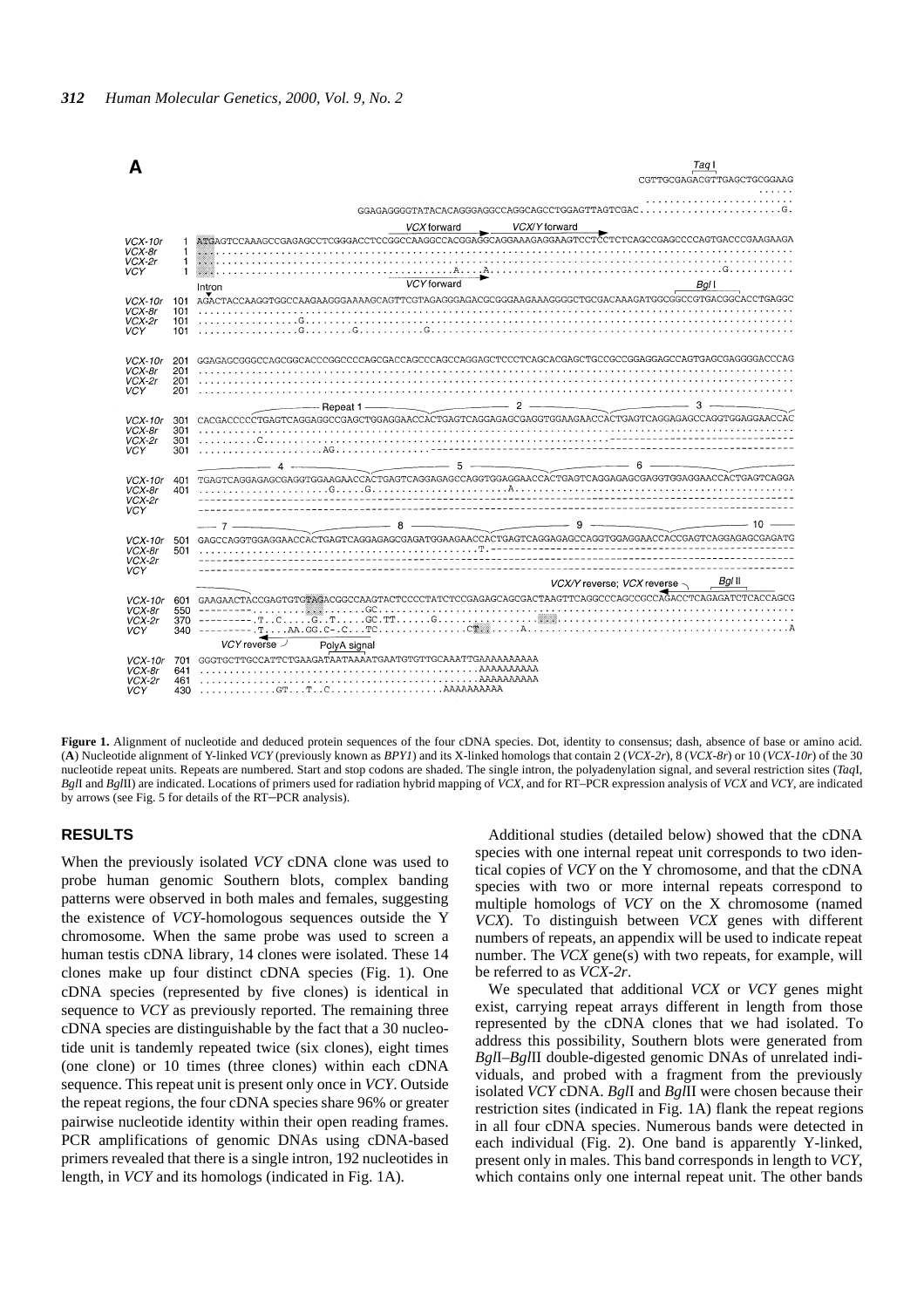<span id="page-2-0"></span>

Figure 1. Alignment of nucleotide and deduced protein sequences of the four cDNA species. Dot, identity to consensus; dash, absence of base or amino acid. (**B**) Protein alignment of VCY, VCX-2r, VCX-8r and VCX-10r. Repeats are numbered. The putative bipartite nuclear localization signal is indicated. (**C**) Nucleotide alignment of the 10 repeats of *VCX-10r*. Repeats 1 and 10 are the most divergent; repeats 2–9 alternate imperfectly between two sequence types. (**D**) Protein alignment of the 10 repeats of VCX-10r. Like nucleotide sequence, repeats 2–9 alternate between two sequence types. (**E**) Charge diagrams of the four protein species. Open bar, the 10 a.a. repeat motif; solid bar, non-repeat region. The amount of calculated charge (at pH 7) carried by each segment of the proteins is indicated. The calculated isoelectric point (pI) of each protein is indicated.

correspond in length to genes that contain two or more repeats. The two- and eight-repeat-containing bands are present in all males and females tested. The remaining bands, which contain >8 and up to 30 internal repeats, are highly polymorphic, and do not appear to be male-specific.

To obtain meiotic segregation patterns of the *VCX* and *VCY* genes, Southern blots were generated from *Taq*I-digested genomic DNA samples of two unrelated three-generation kindreds, and probed with the same *VCY* cDNA fragment. Again, numerous bands were detected in each individual (Fig. [3\)](#page-4-0). Two monomorphic bands show Y linkage, as they are present only in males, and are passed consistently from father to son. The remaining bands are polymorphic and are apparently X linked, passed consistently from father to daughter, but never from father to son. These X-specific bands are tightly linked to each other, segregating as a single locus in all cases except one, where a recombination event occurred between the two maternal haplotypes (indicated in Fig. [3](#page-4-0)).

One apparent contradiction between the *Bgl*I–*Bgl*II and the *Taq*I Southern analyses is the presence of a single malespecific band corresponding to *VCY* in the former, but two male-specific bands in the latter. We speculated that two copies of *VCY* might exist on the Y chromosome (distinguishable by *Taq*I digest), each of which contains one repeat unit (therefore not distinguishable by *Bgl*I–*Bgl*II double digest). To investigate this possibility, six Y chromosomal BAC clones were isolated by probing a genomic BAC library with the *VCY* cDNA fragment. Southern blots of the six clones prepared either by *Bgl*I–*Bgl*II double digest, or by *Taq*I single digest were probed with the same *VCY* cDNA fragment (Fig. [4](#page-5-0)). In the case of the *Bgl*I–*Bgl*II double digest, a single band was observed for all six clones. This band is identical in size to the male-specific *VCY* band in the *Bgl*I–*Bgl*II genomic Southern analysis (compare Fig. [4](#page-5-0) with Fig. [2\)](#page-2-0), indicating that all six clones contain *VCY*. In the case of the *Taq*I digest, two bands of different sizes were observed, corresponding in size to the two male-specific bands in the *Taq*I genomic Southern analysis (compare Fig. [4](#page-5-0) with Fig. [3](#page-4-0)). Five BAC clones contain either of the two bands; one clone contains both bands. These results confirm the presence of two copies of *VCY* on the Y chromosome, which are separated by <140 kb—the length of the BAC clone that contains both copies of *VCY* (the size of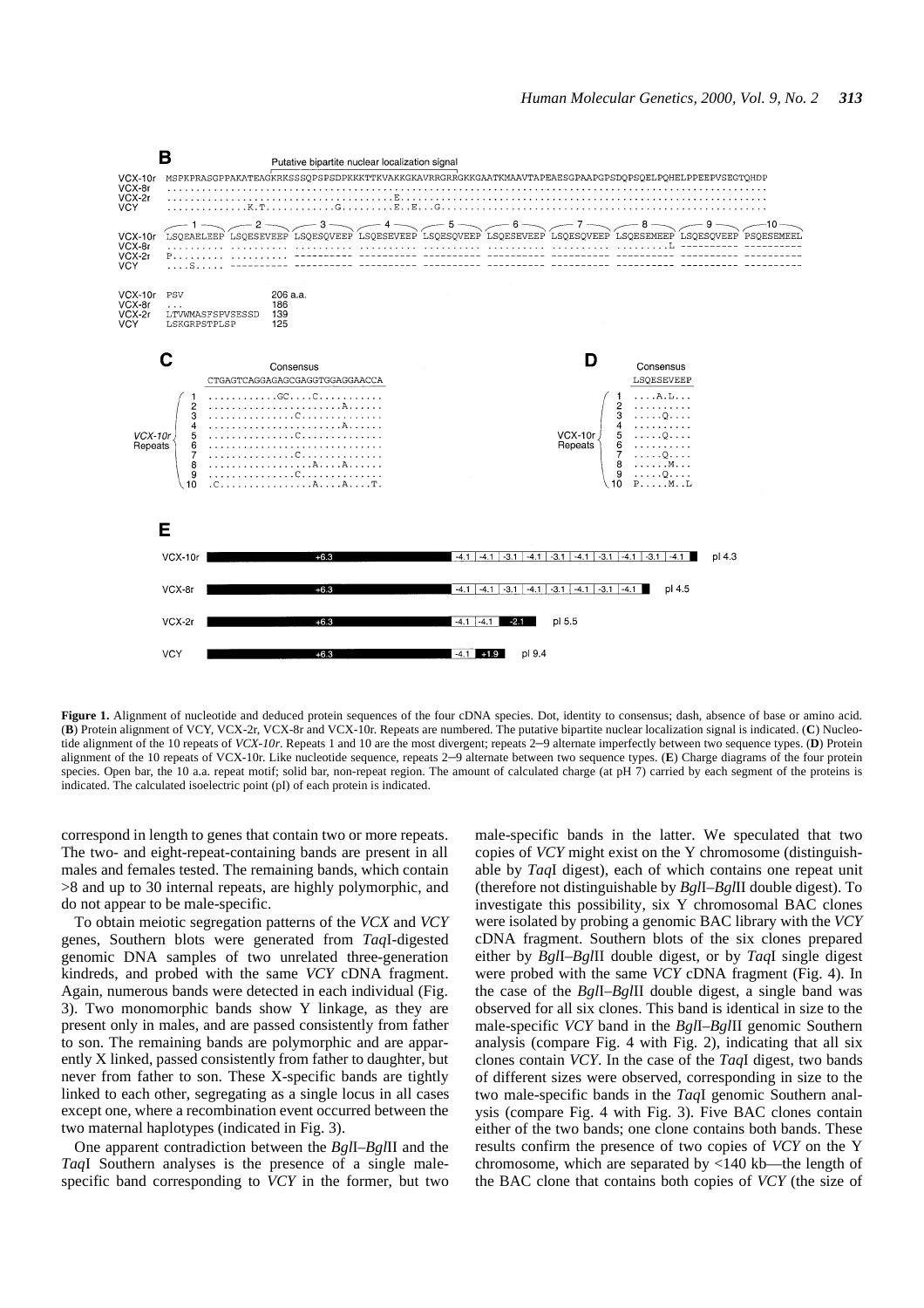<span id="page-3-0"></span>

**Figure 2.** Southern blot detection of *VCY* homologous sequences. Genomic DNA samples from unrelated males and females were double digested with *Bgl*I and *Bgl*II, and probed with a *VCY* cDNA fragment that lies between *Bgl*I and *Bgl*II sites (Fig. 1A). The estimated number of repeats (based on 30 bp/repeat) within each *VCY* homologous fragment is indicated.

this BAC clone was estimated by restriction fingerprinting). Partial sequencing of the BAC clones revealed complete nucleotide identity between open reading frames of the two *VCY* copies. The fact that a single *VCY* band in the *Bgl*I–*Bgl*II Southern blot corresponds to two copies of the gene raises the possibility that other bands in the Southern blot may also represent multiple gene copies that each have the same number of internal repeats. By counting the number of X-specific bands in the *Bgl*I–*Bgl*II genomic Southern analysis, and taking into consideration that more intense bands may represent multiple copies (Fig. [2](#page-3-0)), we estimated that  $\sim$ 12 *VCX* genes may be present on a typical X chromosome.

We had previously mapped *VCY* to Y chromosome deletion interval 5G ([7\)](#page-7-4). By designing primers specific to *VCX* sequences (locations of primers indicated in Fig. [1A](#page-1-0)) and typing them on a radiation hybrid (RH) panel [\(12](#page-7-9)), we localized *VCX* to the same RH map position as the *steroid sulfatase* (*STS*) locus on distal Xp, corresponding to cytogenetic band Xp22.3 (see ref. [5](#page-7-2) for a map of the X chromosome that depicts the *STS* locus).

We conclude that the *VCX* and *VCY* genes constitute a large family. Two copies are located no more than 140 kb from each other on the Y. The remaining dozen or so copies are located in close proximity on the X. A 30 nucleotide unit is present once in the two Y-linked copies, but is tandemly repeated two or more times in all the X-linked copies. Amplification of the Xlinked copies has occurred at both the level of entire genes and the level of the 30 nucleotide repeat unit within each gene.

#### **The gene family encodes proteins with variable charge**

The 30 nucleotide repeat unit in the *VCX*/*Y* gene family encodes a 10 amino acid motif that is rich in the acidic residue Glu, and is predicted to be highly negatively charged. Outside the repeat regions, the VCX/Y proteins are predicted to be highly positively charged, owing to an abundance of the basic residues Arg and Lys (Fig. [1B](#page-1-0)). Therefore, the number of repeats in a given protein should, in theory, exert a strong influence on its overall charge. The Y-encoded VCY proteins contain only one repeat motif. Their overall charge is predicted to be highly positive, with a calculated isoelectric point (pI) of 9.4. In contrast, the X-encoded VCX proteins contain two or more repeats. Their overall calculated charge ranges from moderately negative (pI 5.5 in the case of two repeats), to highly negative (pI 4.3 in the case of [1](#page-1-0)0 repeats) (Fig. 1E). Sequence variations at 3' ends of *VCX/Y* coding regions (where there is, a high concentration of mucleotide substitutions there is a high concentration of nucleotide substitutions amongst the various *VCX*/*Y* cDNA sequences) also contribute to the charge differential between X-encoded and Y-encoded proteins (Fig. [1](#page-1-0)A and E). This charge variability is the rationale for referring to these genes as *Variable Charge X* and *Variable Charge Y*.

Two features of the deduced VCX/Y proteins—their small size and high charge—resemble those of chromatin-associated proteins such as histones and HMG proteins. Based on this resemblance, we had previously speculated that VCY might interact with nucleic acids [\(7\)](#page-7-4). Motif searches against the PROSITE and SWISS-PROT databases for protein families and domains identified a putative bipartite nuclear localization signal near the N-terminus of VCX/Y (Fig. [1](#page-2-0)B), suggesting that they are nuclear proteins. (A description of bipartite nuclear localization signals is available at http:// www.expasy.ch/cgi-bin/get-prodoc-entry?PDOC00015 .) Searches for structural patterns failed to identify any folded motifs (i.e.  $\alpha$ helices or  $\beta$ -sheets) in these proteins, suggesting that they are unlikely to fold into stable structures on their own without interacting with other cellular components such as nucleic acids or protein factors [\(13](#page-7-10)). These features are consistent with, but provide no direct evidence for, the VCX/Y proteins being components of chromatin.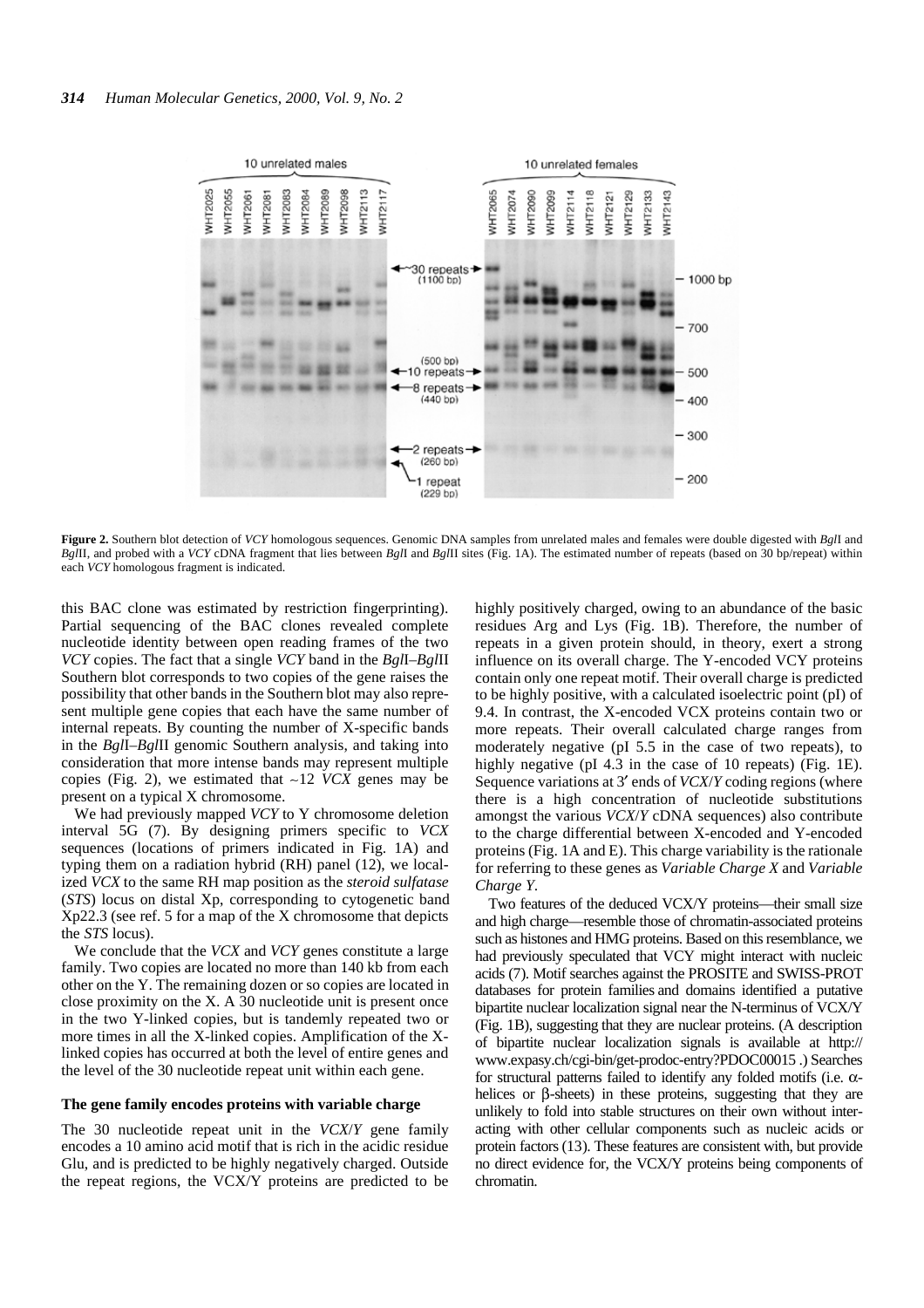<span id="page-4-0"></span>

**Figure 3.** Southern blot analysis of segregation patterns of *VCY* homologous fragments in two kindreds. Genomic DNAs were digested with *Taq*I, and probed with the same *VCY* cDNA fragment as used in Figure 2. Y-specific bands (present only in males) are indicated. In most cases, the parental haplotype is transmitted without recombination. In one female (R), recombination between the two maternal haplotypes has occurred. One individual carries a fragment that is not present in either of his parents (indicated by a question mark). This fragment may be the result of a new mutation.

#### **Expression of the** *VCX***/***Y* **family is likely restricted to male germ cells**

We had previously probed a multiple-tissue northern blot with a *VCY* cDNA fragment, and observed signal only in the testis ([7\)](#page-7-4). Since the probe did not distinguish among the various members of the *VCX*/*Y* family, the northern data suggested that expression of the entire family is restricted to the testis. We confirmed the testis-specific expression of *VCX*/*Y* by performing multiple-tissue RT–PCR using primers specific for *VCX*, *VCY* or both (Fig. [5A](#page-5-0)).

To examine whether the family is expressed in germ cells or in the somatic portion of the testis, we performed RT–PCR on a biopsy sample of a testis that lacked germ cells (Sertoli cells only). In this case, *VCX*/*Y* transcripts were not detected, suggesting that expression of the family is restricted to male germ cells (Fig. [5B](#page-5-0)). However, our data cannot rule out the possibility that the *VCX*/*Y* family is in fact expressed in the somatic portion of the testis, and that the failure to detect *VCX*/*Y* transcript in the germ cell-deficient testis is due to the somatic expression being dependent on the presence of germ cells.

For most X-chromosomal genes that have Y-linked homologs, it is of interest to address their X-inactivation status in female cells. But in the case of the *VCX* genes, we were unable to address this issue since the only place where these genes are detectably expressed is the testis, a tissue present only in males.

#### **A copy of** *VCX* **is present in the genomic clone CRI-S232**

The repetitive nature of the *VCX*/*Y* family on sex chromosomes and the close proximity of the *VCX* genes to the X-linked *STS* locus are reminiscent of the CRI-S232 homologous sequences on human sex chromosomes [\(14](#page-7-11)). CRI-S232 is a previously isolated anonymous human genomic clone. When CRI-S232 was used to probe genomic Southern blots, it detected multiple polymorphic fragments that mapped to distal Xp, adjacent to the *STS* locus, as well as a set of monomorphic fragments that mapped to proximal Yq ([14\)](#page-7-11). The CRI-S232 clone has been restriction mapped and partially sequenced [\(15](#page-7-12)). Comparison of the CRI-S232 partial sequence with *VCX*/*Y* cDNA sequences revealed that CRI-S232 contains a copy of *VCX* (Fig. [6\)](#page-6-0).

It has been shown that CRI-S232-homologous sequences on the X chromosome reside on both sides of *STS*, and that recombination between these flanking sequences accounts for the majority of *STS* deletions [\(16\)](#page-7-13). The clinical manifestation of *STS* deletion is ichthyosis, or scaly skin syndrome ([17\)](#page-8-1). The common occurrence of this aberrant recombination has resulted in a high allele frequency of *STS* deletion (~0.01%) in the population [\(16](#page-7-13)). Our finding that CRI-S232 contains a copy of *VCX* offers a more precise description of the molecular etiology of *STS* deletions, namely that this frequent genetic defect is the result of aberrant recombination between *VCX* gene arrays flanking the *STS* locus.

#### **DISCUSSION**

The process of Y degeneration is so effective during sex chromosome evolution that only those genes with particular functional characteristics could persist. Previous studies of X-Y homologous genes within human NRX and NRY have shown that the persistence of their Y-linked members is the result of two adaptive processes: (i) conservation of certain ubiquitously expressed housekeeping genes [\(7](#page-7-4)); or (ii) evolution of male-specific function and testis-specific expression [\(9](#page-7-6),[10\)](#page-7-7). Most X-homologous genes on the human Y chromosome have apparently been maintained through the former process, as both X and Y homologs of these genes encode ubiquitously expressed housekeeping proteins ([7\)](#page-7-4). Only two X-homologous genes on the human Y are known to have been preserved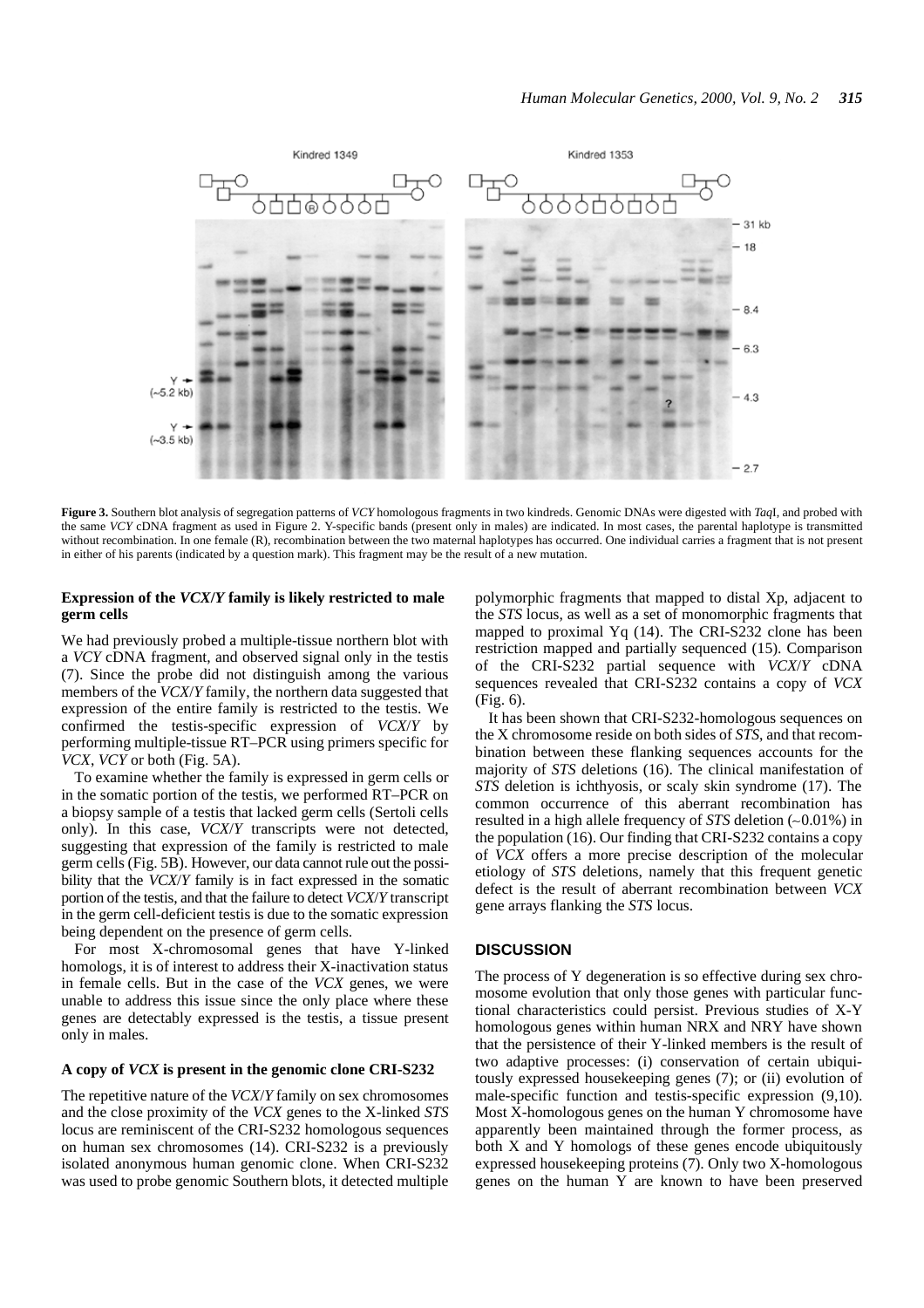<span id="page-5-0"></span>

**Figure 4.** Southern blot analysis of six *VCY*-containing genomic BAC clones. The clones were either double digested with *Bgl*I and *Bgl*II, or digested with *Taq*I, and probed with the same *VCY* cDNA fragment as in Figures 2 and 3.

through the process of male specialization: *SRY*, the maledetermining gene [\(18](#page-8-2)), and *RBMY*, a putative spermatogenic factor [\(19](#page-8-3)). Both *SRY* and *RBMY* have evolved male-specific functions, whereas their homologs on the X, *SOX3* and *RBMX*, respectively, retain broad patterns of expression that presumably resemble the ancestral expression status ([9–](#page-7-6)[11\)](#page-7-8). *RBMY* has undergone amplification ([19\)](#page-8-3), which is a hallmark of Y genes expressed exclusively in the testis. Some of these testisspecific genes arrived on the Y by transposition or retroposition of autosomal genes, rather than by persistence [\(20](#page-8-4),[21](#page-8-5)). In the mouse, there are three additional examples—*Zfx*/*y*, *Ube1x*/*y* and *Dffrx*/*y—*of X-Y genes that have become testis-specific on the Y, while maintaining ubiquitous expression on the X ([22–](#page-8-6)[26\)](#page-8-7). Like *RBMY* in humans, *Zfy* and *Ube1y* in the mouse have undergone amplification on the Y chromosome ([22](#page-8-6)[,24](#page-8-8),[27\)](#page-8-9).

Certain features of *VCY* resemble those of *RBMY*: both *VCY* and *RBMY* are expressed exclusively in the testis and have undergone amplification on the Y chromosome. But the resemblance does not extend to their X homologs. *VCX*, like *VCY*, is expressed only in the testis, and has undergone amplification. *RBMX* on the other hand, is widely expressed in somatic tissues and is present in a single copy [\(28](#page-8-10)).

What then is the adaptive process that contributed to the preservation of *VCY* on the human Y chromosome? In the absence of additional data on the function of the *VCX*/*Y* gene family, we will offer two speculative models: (i) the teamwork model; and (ii) the selfish-gene model.



**Figure 5.** RT–PCR analysis of *VCX*/*Y* expression. Four separate PCR assays were performed on the cDNA of each tissue. Locations of primers in the *VCX* and *VCY* genes are indicated in Figure 1A. *VCX/Y*, primers that amplify both *VCX* and *VCY*; *VCX*, primers that amplify *VCX* only; *VCY*, primers that amplify *VCY* only; *CDYL*, positive control primers that amplify the ubiquitously transcribed *CDYL* (21). (**A**) Expression in multiple tissues of normal males. (**B**) Expression in normal versus germ cell-deficient testis. The apparent banding pattern difference between (A) and (B) in the normal testis lane is due to polymorphism of the internal repeat array sizes in the *VCX* genes between the two cDNA samples (which are derived from two individuals).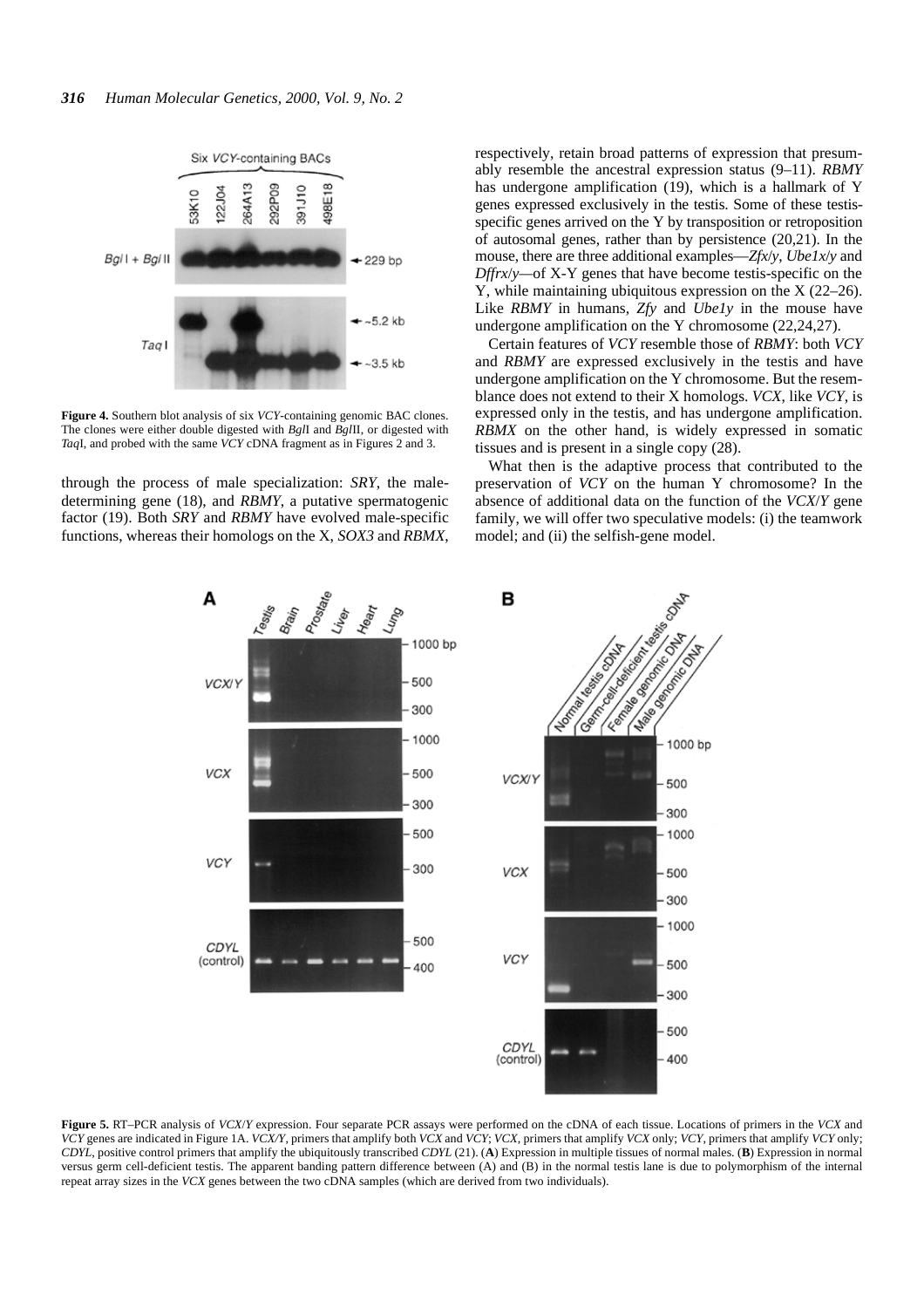<span id="page-6-0"></span>

Figure 6. Organization of CRI-S232 and its resident copy of *VCX*. The portion of the diagram that depicts CRI-S232 genomic structure is adapted from a figure by Knowlton *et al.* (14). Two sequence elements, RU1 and RU2 as referred to by Knowlton *et al.* (14), are shaded. RU1 corresponds to the tandem array found in the *VCX* transcripts. It contains 11 copies of the 30 nucleotide repeat unit. RU2 is a low-complexity sequence element (14). A putative *VCX* transcript is drawn above its corresponding genomic region.

According to the teamwork model, various members of the VCX/Y protein family complement each other in function to collectively mediate a certain process in spermatogenesis. By this model, the *VCY* genes have been preserved during evolution because their spermatogenic functions are somewhat distinct from those of the *VCX* genes.

The selfish-gene model is inspired by previous studies of sex chromosome meiotic drive in certain insect species. In these species, 'selfish' genes are believed to have evolved first on the  $X$  chromosome, causing the  $X$  to be transmitted more often than the Y. The Y chromosome counters by evolving suppressors of the X-linked selfish genes [\(29](#page-8-11)[–33](#page-8-12)). In *Drosophila melanogaster*, two sex chromosome loci—*Stellate* on the X and *crystal* on the Y—have been implicated in sex chromosome meiotic drive, and are thought to be selfish genetic elements [\(31](#page-8-13),[32\)](#page-8-14). The *VCX*/*Y* gene family resembles *Stellate*/ *crystal* in that it is amplified on both sex chromosomes, with X- and Y-linked members active only in male germ cells. Such resemblance, together with the extreme charge differential between X- and Y-encoded proteins, raises the tantalizing possibility that *VCX* and *VCY* are selfish genes, wherein Xencoded proteins (which are highly negatively charged) and Y-encoded proteins (which are highly positively charged) antagonize each other in a race to distort the transmission ratio of the sex chromosomes to their advantage. In humans, slightly more males are conceived than females ([34\)](#page-8-15). If the *VCX*/*Y* gene family members are indeed selfish genetic elements as we speculated, they may play a role in such sex ratio distortion.

The *VCX*/*Y* gene family has been evolving rapidly on human sex chromosomes, as shown by its poor conservation in mammals. Low-stringency hybridization to zoo-blots with the CRI-S232 clone (which contains a copy of *VCX*) has previously shown that CRI-S232 homologous sequences are detectable only in simian primates, but not in prosimians or nonprimate mammals ([16\)](#page-7-13). This result is consistent with our inability to isolate mouse homologs of *VCX*/*Y* despite repeated attempts. The lack of conservation of the *VCX*/*Y* family reflects either rapid sequence change of ancient genes, or recent *de novo* emergence of this gene family in the simian lineage.

Members of the *VCX*/*Y* family share a high degree of sequence similarity. Of the four *VCX*/*Y* cDNA species that we identified, the three *VCX* species share 99% pairwise nucleotide identity within their open reading frames (not considering the internal repeats) (Fig. [1](#page-1-0)A). Partial sequencing of *VCY* BAC clones showed that the two copies of *VCY* share complete identity in their open reading frames. Between *VCX* and *VCY*, sequence similarity is slightly lower,  $\sim 96\%$ . These observations indicate that the multiple members of the *VCX*/*Y* family derived from a single sequence very recently during evolution through gene amplification, and possibly, subsequent gene conversion amongst amplified copies. They also suggest that the amplification of *VCX* on the X and *VCY* on the Y occurred after the divergence of X- and Y-linked sequences.

Close examination of nucleotide substitutions between *VCX* and *VCY* suggest that sequences of this gene family have undergone positive selection. All 13 substitutions between the *VCX* and *VCY* coding regions (>348 bases; not considering the internal repeats) are non-synonymous (they alter amino acids). Given that  $\sim$  25% of random nucleotide substitutions should be silent ([35\)](#page-8-16), the probability that all 13 substitutions would be non-silent is only 2.4%. More likely, these substitutions are the result of positive selection for novel protein sequences with altered cellular functions.

X-linked members of the *VCX*/*Y* family exhibit an extremely high degree of polymorphism in the lengths of the internal tandem arrays present in each gene (Fig. [2](#page-3-0)). This high degree of polymorphism is most likely the result of rapid and continual expansions and contractions of individual arrays within each gene, which may be due to uneven crossovers between homologous chromosomes or sister chromatids. Such uneven crossovers may also produce polymorphism in the copy number of *VCX*, a prediction that we did not test since the precise copy number of *VCX* was difficult to ascertain.

It is rare that a gene family possesses so many atypical properties as does *VCX*/*Y*. The stage is now set for further investigation of this gene family, especially at the level of protein function, to better understand its precise role in spermatogenesis, and its evolution on human sex chromosomes.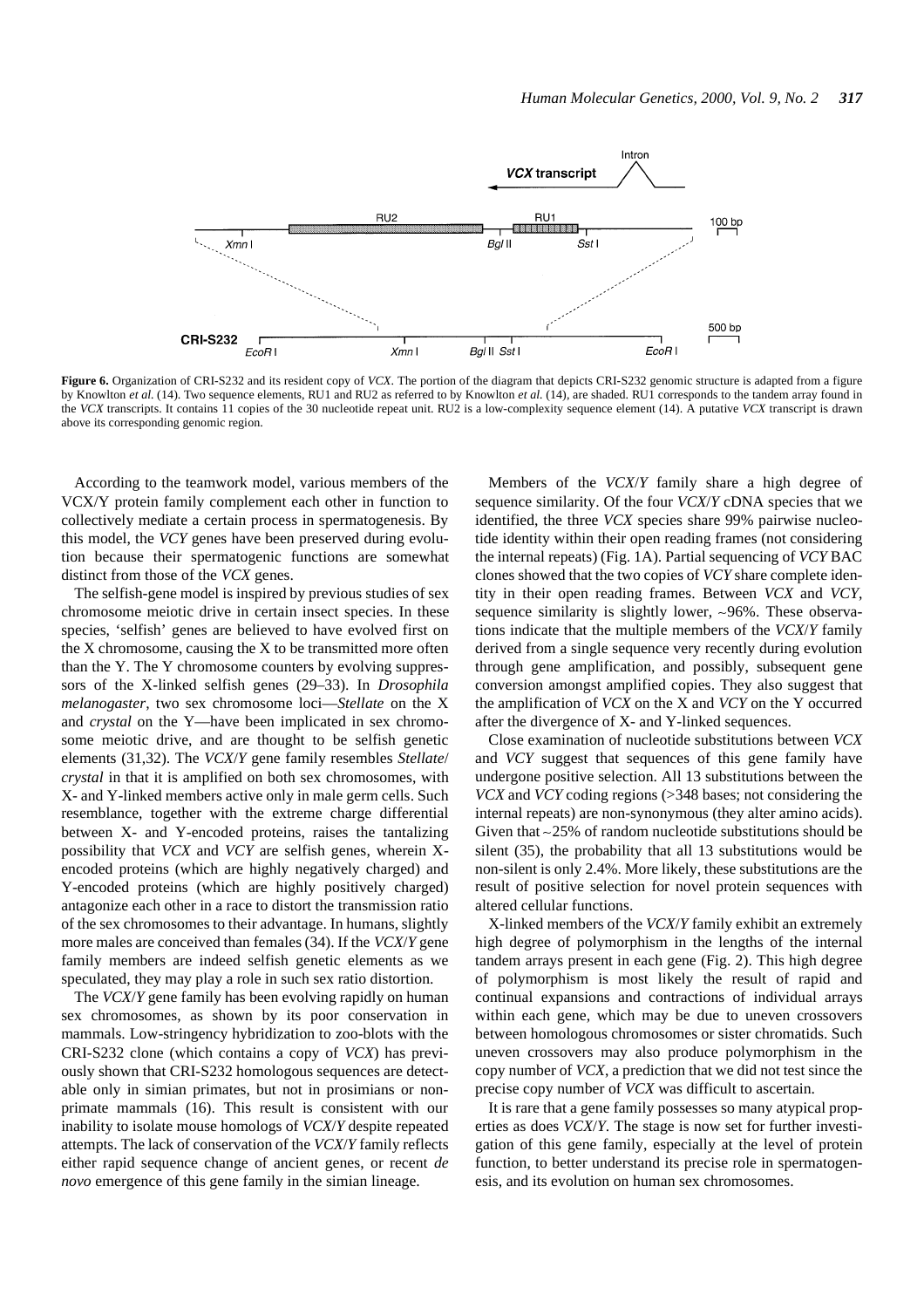## **MATERIALS AND METHODS**

#### **Identification of cDNA clones**

The *Bgl*I and *Bgl*II flanked region (Fig. [1](#page-1-0)A) of the previously isolated *VCY* (previously known as *BPY1*) cDNA clone ([7\)](#page-7-4) was labeled with [32P]dCTP by random priming, and used to screen a human adult testis cDNA  $\lambda$  phage library (Clontech, Palo Alto, CA). Library blots were incubated with probe overnight at  $65^{\circ}$ C in 0.5 M Na<sub>i</sub>PO<sub>4</sub> (pH 7), 7% sodium dodecyl<br>sulfate (SDS), followed by three weeks of 15 min ageb at sulfate (SDS), followed by three washes of 15 min each at  $65^{\circ}$ C in  $0.1 \times$  standard saline citrate,  $0.1\%$  SDS.

#### **Identification of BAC clones**

RPCI-11 human BAC library filters ([36\)](#page-8-17) (Roswell Park Cancer Institute, Buffalo, NY) were screened with the same probe and conditions as that used for identifying *VCY*-homologous cDNA clones. Positive clones were further screened by a previously described *VCY*-specific PCR assay ([7\)](#page-7-4) to identify *VCY* clones. Clone numbers for the six BACs are listed in Figure [4.](#page-5-0)

#### **Southern blot analyses**

For genomic Southern blots, each lane contained  $7 \mu$ g of genomic DNA. For Southern blotting of the BAC clones, each lane contained 5 ng of BAC DNA. Hybridization probe and conditions were the same as those used for identifying *VCY* homologous cDNA clones.

#### **Radiation hybrid mapping of** *VCX*

Using PCR, 93 RH cell lines of the GeneBridge 4 panel [\(12\)](#page-7-9) (Research Genetics, Huntsville, AL) were assayed for the presence of *VCX*. Locations of PCR primers in *VCX* are indicated in Figure [1A](#page-1-0): their sequences are GGCCAAGGCCACGGAGG and TGGT-GAGATCTCTGAGGTCT. Thermocycling conditions: 30 cycles of 1 min at 94 $\degree$ C, 45 s at 60 $\degree$ C, and 45 s at 72 $\degree$ C. Analysis of the PCR results positioned *VCX* with respect to the RH map constructed at the Whitehead/MIT Center for Genome Research ([37\)](#page-8-18) (http://www-genome.wi.mit.edu/cgi-bin/contig/phys\_map ). *VCX* had exactly the same RH map location as the *STS* gene.

#### **Protein pattern and profile searches**

Searches for protein motifs were performed against the PROSITE and SWISS-PROT databases using web-based search engines ScanProsite and ProfileScan. Both search engines can be found at http://www.expasy.ch/prosite/ .

## **RT–PCR analysis of** *VCX***/***Y* **expression**

Testis, brain, prostate, liver and heart cDNA samples from normal males were purchased from Clontech. To make cDNA from the testis biopsy sample, total RNA was first extracted using Trizol reagent (Gibco BRL, Gaithersburg, MD), followed by cDNA synthesis using the Advantage kit (Clontech). Locations of PCR primers used to generate the data shown in Figure [5](#page-5-0) are indicated in Figure [1A](#page-1-0); their sequences are as follows:

*VCX*/*Y*, CAGGAAAGAGGAAGTCCTCC and TGGTGAGATCTCTGAGGTCT;

*VCX*, GGCCAAGGCCACGGAGG and TGGTGAGATCTCTGAGGTCT; *VCY*, GGCCAAGGCCAAGGAGA and ATGGGCGCCCCTTACTCA; *CDYL*, GTACATCTCCGTTCATGGATG and CTGATAGCTTCTGCCATTTTAG. All primer pairs spanned introns. PCR conditions were the same as that used for radiation hybrid mapping of *VCX*.

#### **GenBank accession numbers**

GenBank accession numbers for *VCX* and *VCY* cDNA sequences are as follows: *VCX-2r*, AF159127; *VCX-8r*, AF159128; *VCX-10r*, AF159129; *VCY*, AF000979. The *VCY* cDNA sequence was previously published [\(7](#page-7-4)).

## **ACKNOWLEDGEMENTS**

We thank R. Oates for patient samples; H. Skaletsky for database searches and sequence analysis; L. Brown, T. Kawaguchi and R. Saxena for technical advice; and J. Berger, P. Carr and S. Rozen for discussions and comments on the manuscript. This work was supported by the National Institutes of Health.

## **REFERENCES**

- <span id="page-7-0"></span>1. Bull, J.J. (1983) *Evolution of Sex Determining Mechanisms.* Benjamin Cummings, Menlo Park, CA.
- 2. Graves, J.A. (1996) Mammals that break the rules: genetics of marsupials and monotremes. *Annu. Rev. Genet.*, **30**, 233–260.
- 3. Charlesworth, B. (1996) The evolution of chromosomal sex determination and dosage compensation. *Curr. Biol.*, **6**, 149–162.
- <span id="page-7-1"></span>4. Rice, W.R. (1996) Evolution of the Y sex chromosome in animals. *Bio-Science*, **46**, 331–343.
- <span id="page-7-2"></span>5. Lahn, B.T. and Page, D.C. (1999) Four evolutionary strata on the human X chromosome. *Science*, **286**, 964–967.
- <span id="page-7-3"></span>6. Jegalian, K. and Page, D.C. (1998) A proposed path by which genes common to mammalian X and Y chromosomes evolve to become X inactivated. *Nature*, **394**, 776–780.
- <span id="page-7-4"></span>7. Lahn, B.T. and Page, D.C. (1997) Functional coherence of the human Y chromosome. *Science*, **278**, 675–680.
- <span id="page-7-5"></span>8. Brown, C.J., Carrel, L. and Willard, H.F. (1997) Expression of genes from the human active and inactive X chromosomes. *Am. J. Hum. Genet.*, **60**, 1333–1343.
- <span id="page-7-6"></span>9. Delbridge, M.L., Lingenfelter, P.A., Disteche, C.M. and Graves, J.A. (1999) The candidate spermatogenesis gene RBMY has a homologue on the human X chromosome. *Nature Genet.*, **22**, 223–224.
- <span id="page-7-7"></span>10. Mazeyrat, S., Saut, N., Mattei, M.-G. and Mitchell, M.J. (1999) RBMY evolved on the Y chromosome from a ubiquitously transcribed X-Y identical gene. *Nature Genet.*, **22**, 224–226.
- <span id="page-7-8"></span>11. Foster, J.W. and Graves, J.A. (1994) An SRY-related sequence on the marsupial X chromosome: implications for the evolution of the mammalian testis-determining gene. *Proc. Natl Acad. Sci. USA*, **91**, 1927–1931.
- <span id="page-7-9"></span>12. Gyapay, G., Schmitt, K., Fizames, C., Jones, H., Vega-Czarny, N., Spillett, D., Muselet, D., Prud'Homme, J.F., Dib, C., Auffray, C. *et al.* (1996) A radiation hybrid map of the human genome. *Hum. Mol. Genet.*, **5**, 339–346.
- <span id="page-7-10"></span>13. Creighton, T.E. (1993) *Proteins: Structures and Molecular Properties.* W.H. Freeman and Co., New York, NY.
- <span id="page-7-11"></span>14. Knowlton, R.G., Nelson, C.A., Brown, V.A., Page, D.C. and Donis-Keller, H. (1989) An extremely polymorphic locus on the short arm of the human X chromosome with homology to the long arm of the Y chromosome. *Nucleic Acids Res.*, **17**, 423–437.
- <span id="page-7-12"></span>15. Li, X.M., Yen, P.H. and Shapiro, L.J. (1992) Characterization of a low copy repetitive element S232 involved in the generation of frequent deletions of the distal short arm of the human X chromosome. *Nucleic Acids Res.*, **20**, 1117–1122.
- <span id="page-7-13"></span>16. Yen, P.H., Li, X.M., Tsai, S.P., Johnson, C., Mohandas, T. and Shapiro, L.J. (1990) Frequent deletions of the human X chromosome distal short